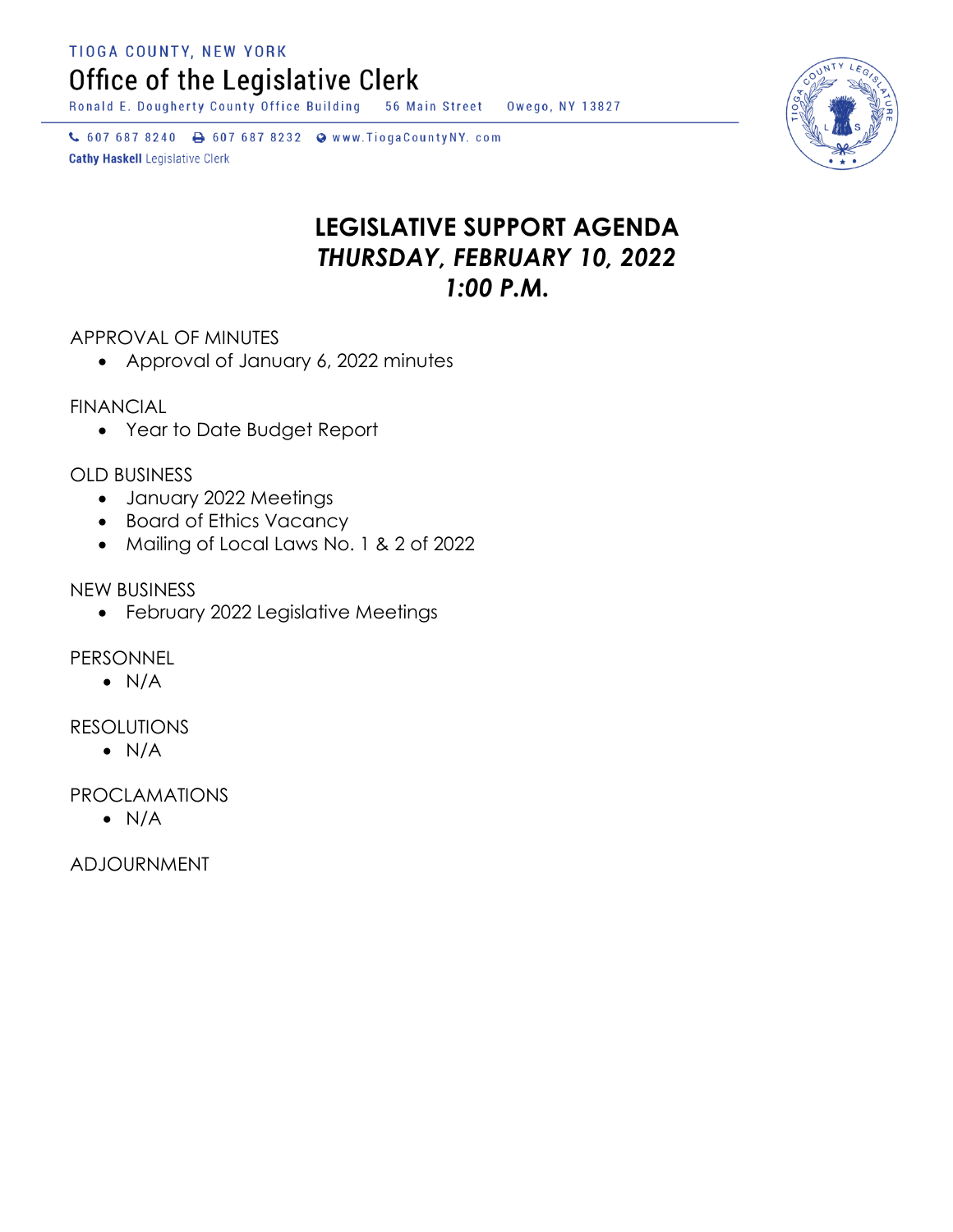TIOGA COUNTY, NEW YORK Office of the Legislative Clerk

Ronald E. Dougherty County Office Building

↓ 607 687 8240 → 607 687 8232 ● www.TiogaCountyNY.gov **Cathy Haskell** Legislative Clerk Amy Eiklor Deputy Legislative Clerk

## **Legislative Support Minutes**

*January 6, 2022*

*Legislators:* Legislators Brown, Ciotoli, Hollenbeck, Mullen, Sauerbrey, Roberts, Standinger, and Weston were present with Legislator Monell being absent.

**Staff:** Legislative Clerk Haskell, Deputy Legislative Clerk Eiklor, County Attorney DeWind, Personnel Officer O'Rourke, ED&P Director Tinney, and Public Health Director were present.

Legislative Clerk Haskell reported the Legislative Support Committee is a committee of the whole Legislature and pertains to all matters related to Rules of Procedure of the Legislature, matters of the Legislative Office, resolutions, and duties of the Legislative Clerk and County Auditor.

## *MINUTES:*

## *Approval of December 9, 2021 Legislative Support Minutes:*

Legislator Mullen made the motion, seconded by Legislator Standinger to approve the December 9, 2021 Legislative Support minutes, as written. Motion carried.

## *FINANCIAL:*

## *2021 YTD Budget and Fringe Reports:*

Financial reports for December 2021 were emailed to all Legislators with no issues of concern noted. Ms. Haskell reported the Legislative Office used 93% of the 2021 budget, therefore, came in under budget for the year.

#### *OLD BUSINESS:*

*2022 Countywide Shared Services Initiative Plan:* Ms. Haskell reported this is a mandated Initiative announced by the Governor in 2017. Chair Sauerbrey serves as the Chair of the Shared Services Panel consisting of the County's village mayors and town supervisors, and most recently our newest member, the Owego-Apalachin Central School District. In 2018, the County submitted a Shared Services Plan highlighting the shared Information Technology services with municipalities. Most recently, the County submitted our 2022 Shared Services Plan highlighting Tioga County's health insurance project and the Owego-Apalachin Central School District prescription drug plan project. Both projects have an effective date of January 1, 2022. The 2022 Shared Services Plan was submitted on December 20, 2021 and we received confirmation from the State that our Plan was received prior to the December 31, 2021 deadline.

*December Legislative Meetings:* Minutes were taken, typed, copied, indexed, and put on disc for the Legislature and Journal of Proceedings for the following meetings:

## o *Twelfth Regular Legislature Meeting – December 14, 2021*



56 Main Street Owego, NY 13827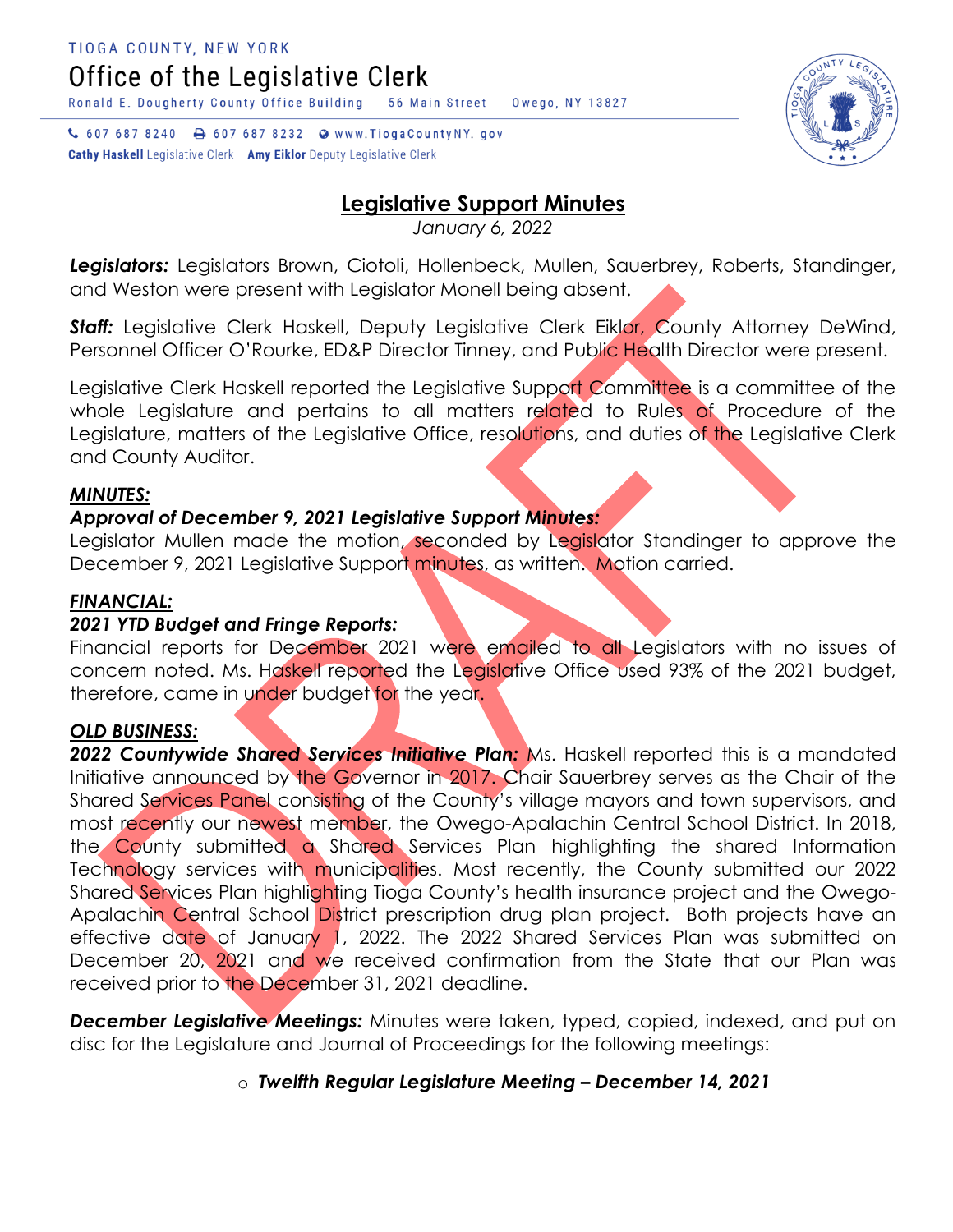

In addition, the Complete Journal of Proceedings has been prepared and is awaiting approval of the December 2021 minutes in order to proceed with the microfilming process.

## *Meetings Attended:*

- Legislative Standing Committees December 7 and 9, 2021
- **Legislative Worksession December 9, 2021**
- Finance/Legal Committee December 14, 2021
- **Twelfth Regular Legislature Meeting December 14, 2021**
- **Finance Meeting December 15, 2021**

**Cathy Haskell** Legislative Clerk Amy Eiklor Deputy Legislative Clerk

**Executive Team Meeting – December 16, 2021** 

**Board of Ethics Vacancy:** There are two resolutions for board member appointments for Legislature consideration on January 11, 2022, however, as of March 2022, there will still be two vacancies. The Legislature is responsible for recommending the Board of Ethics appointments. All new board appointments are required to submit a resume.

## **NEW BUSINESS:**

**Leadership Tioga 2022:** Ms. Haskell reported she will be participating in this year's Leadership Tioga Program that will kick-off on January 12, 2022. The meetings will be held on the 2<sup>nd</sup> Wednesday of every month from 7:30 a.m. – 10:00 a.m.

Local Law Introductory No. A of 2022 and Local Law Introductory No. B. of 2022: Ms. Haskell reported the two local laws were introduced prior to this meeting at the Second Special Legislature Meeting of 2022 and the Legislature adopted two resolutions to schedule the respective public hearings.

Ms. Haskell reported the following timeline:

- Tuesday, January  $N^{th}$  Prior to the start of the 1st Regular Legislature meeting, we will conduct the two public hearings for the above-referenced local laws.
- Thursday, January 20<sup>th</sup> Prior to the start of the 2<sup>nd</sup> Legislative Worksession, we will conduct the Third Special Legislature Meeting of 2022 to adopt the abovereferenced local laws.

In regards to Local Law Introductory No. A, Chair Sauerbrey reported the Legislature has been working on the 911 Surcharge Bill for the past two years. The Governor signed the Bill at the end of last year authorizing Tioga County to increase our cell phone and landline surcharges by an additional one dollar (\$1.00) per line/per month. The surcharge funds go into the E911 account to be used for equipment upgrades and maintenance of the 911system. This local law will sunset in ten years and at such time our local law would revert to the original surcharge amounts.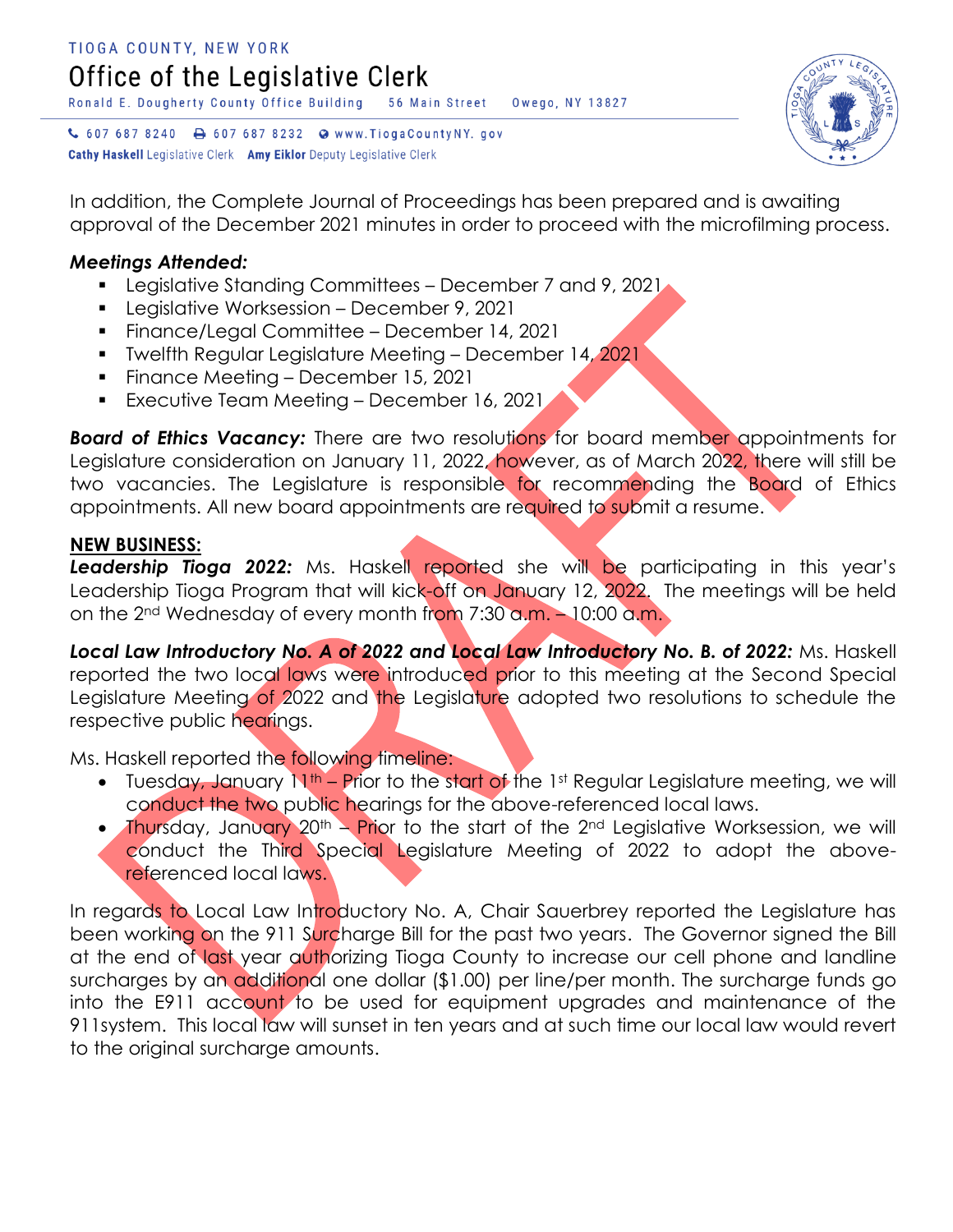

↓ 607 687 8240 → 607 687 8232 ● www.TiogaCountyNY.gov **Cathy Haskell** Legislative Clerk Amy Eiklor Deputy Legislative Clerk

January 2022 Legislative Meeting: The 1st Regular Legislature meeting will be held on Tuesday, January 11<sup>th</sup>, at 12:00 p.m. with Finance/Legal Committee meeting just prior at 10:30 a.m.

- *Prayer, Pledge, Voting Process:* Chair Sauerbrey will lead the Legislature in the prayer, pledge, and the voting process at the January 11, 2022 Legislature meeting, as Legislator Weston will be unable to attend.
- *Moment of Silence:* The Legislature will do a moment of silence in memory of Ken Del Bianco, former Commissioner of Public Works who served for 14 years.
- *Proclamations:* Ms. Haskell reported there are two (2) proclamations; one will be read and the other just noted in the minutes. Ms. Haskell reported the established protocol is to ask the Chair of the respective Legislative Standing Committee to read and present to the Department if the proclamation is new otherwise repeat proclamations are just noted in the meeting minutes.
	- o*Human Trafficking Awareness Month:* This is a new proclamation presented by the Department of Social Services. Legislator Standinger will read and present to Jen Green, Child Advocacy Center Supervisor.
	- o *National Radon Action Month:* This proclamation has been presented in year's past, therefore, will just be noted in the minutes of the January 11, 2022 Legislature meeting.
	- *Resolutions:* All resolutions presented by the Department's at their respective Legislative Standing Committees were reviewed for Legislature consideration at the January 11, 2022 Legislature meeting with the following changes noted.
		- o *Reso A14 – Amend Resolution#291-19 Authorize Amended Agreement with*  **Motorola Solutions Change Order #2 Emergency Management - This** resolution went through the Public Safety Committee, however, the resolution title was changed after the resolution was submitted to the Legislative Clerk. The title revision reflects the inclusion of Change Order #2.
		- o *Reso A27 – Award Design Services to Delta Engineers for Chiller Replacement at PSB –* This resolution went through the Public Works Committee, however, it was determined that additional language and ARPA project code were needed to clearly identify the use of American Recovery Plan Act (ARPA) funds. Resolution has been revised accordingly.
		- o *Reso A28 – Authorization for the Department of Economic Development and Planning to Submit an Application and Administer a USDA ReConnect Grant for Town of Nichols Broadband Project –* This resolution went through the ED&P Committee, however, the ED&P Director has since decided to pull the resolution for Legislature consideration at this time with plans to re-submit next month.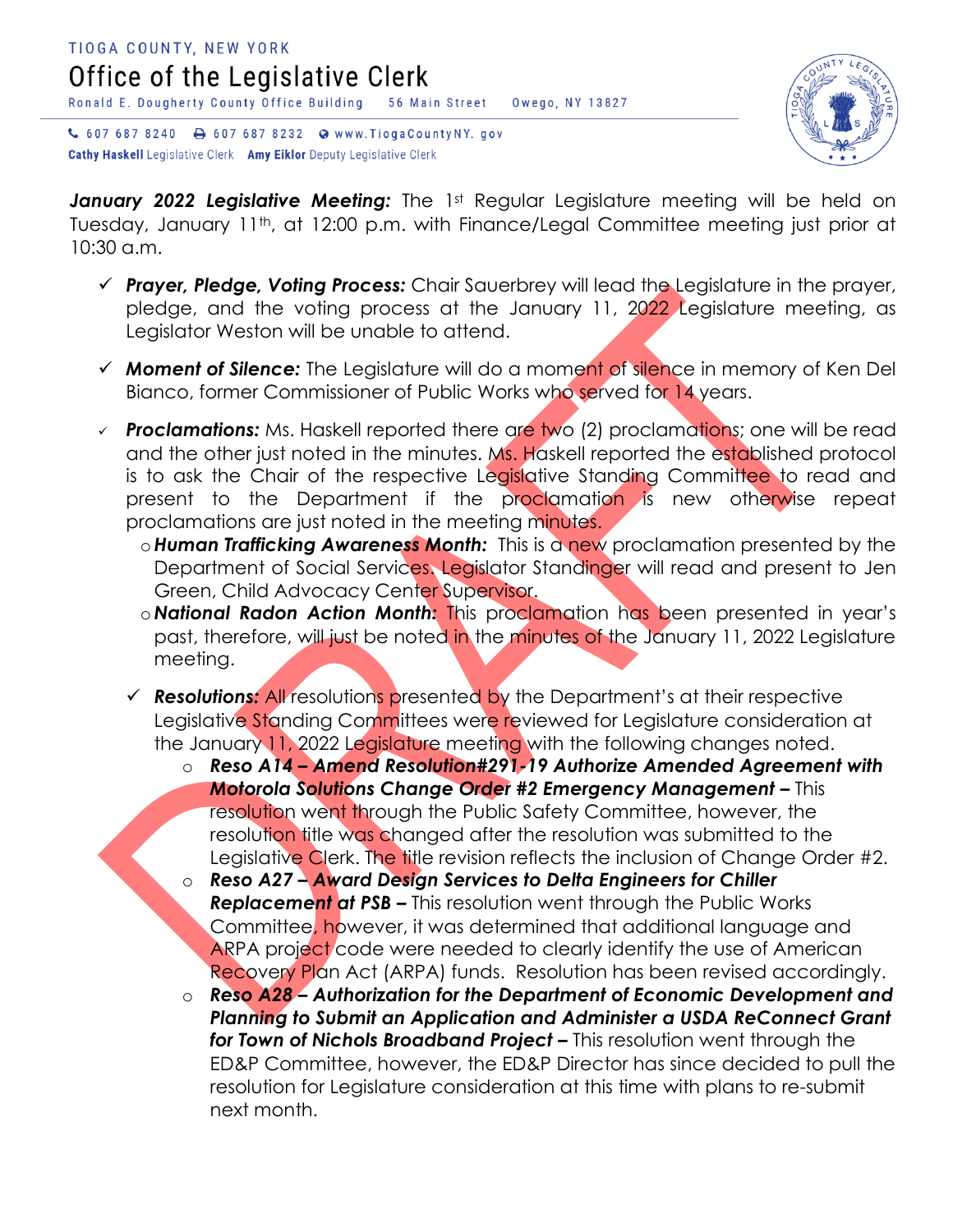



At this time, Ms. Haskell reported she is unaware of any late-file resolutions for Legislature consideration.

 *Cornell Cooperative Extension Legislative Representative Appointment:* Legislator Brown has expressed an interest in serving on the Tioga County Cornell Cooperative Extension Board, therefore, Chair Sauerbrey will make this one-year appointment at the January 11, 2022 Legislature meeting.

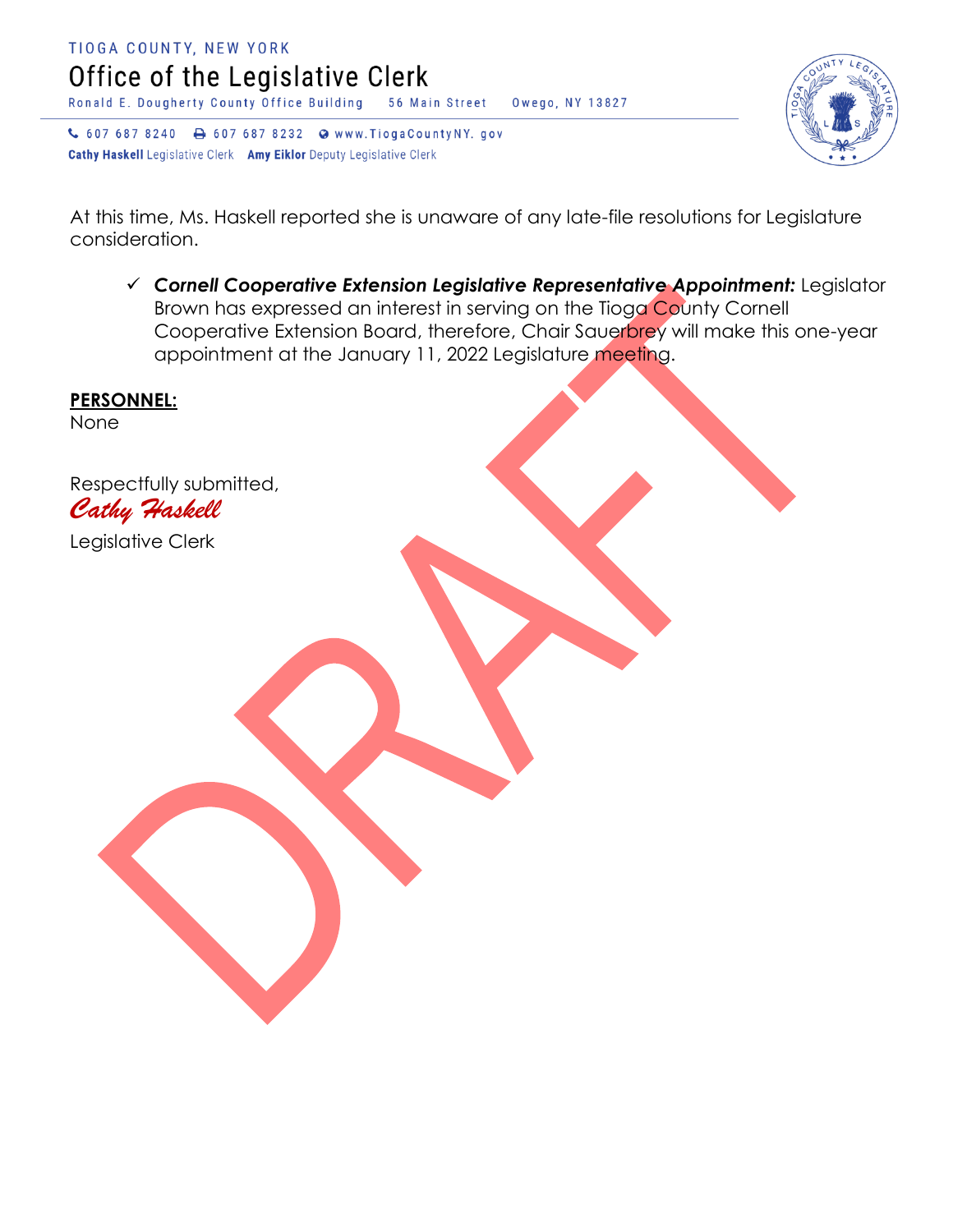

## **Tioga County YEAR-TO-DATE BUDGET REPORT**

| FOR 2022 01                                                                                                                                                                                                                                                                                                                                                                                                                                                                                                                                                                                                                                                                                                                                                                                                                                   |                                                                                                                                                                                                             |                                                                                                                                                                                                                                       |                                                                                                                                                                                                             |                                                                                                                                                                                                                                               |                                                                                                                                                                         |                                                                                                                                                                                                                                                                                     |                                                                                                                                                                                             |
|-----------------------------------------------------------------------------------------------------------------------------------------------------------------------------------------------------------------------------------------------------------------------------------------------------------------------------------------------------------------------------------------------------------------------------------------------------------------------------------------------------------------------------------------------------------------------------------------------------------------------------------------------------------------------------------------------------------------------------------------------------------------------------------------------------------------------------------------------|-------------------------------------------------------------------------------------------------------------------------------------------------------------------------------------------------------------|---------------------------------------------------------------------------------------------------------------------------------------------------------------------------------------------------------------------------------------|-------------------------------------------------------------------------------------------------------------------------------------------------------------------------------------------------------------|-----------------------------------------------------------------------------------------------------------------------------------------------------------------------------------------------------------------------------------------------|-------------------------------------------------------------------------------------------------------------------------------------------------------------------------|-------------------------------------------------------------------------------------------------------------------------------------------------------------------------------------------------------------------------------------------------------------------------------------|---------------------------------------------------------------------------------------------------------------------------------------------------------------------------------------------|
| <b>ACCOUNTS FOR:</b><br>General Fund                                                                                                                                                                                                                                                                                                                                                                                                                                                                                                                                                                                                                                                                                                                                                                                                          | ORIGINAL<br><b>APPROP</b>                                                                                                                                                                                   | TRANFRS/<br><b>ADJSTMTS</b>                                                                                                                                                                                                           | <b>REVISED</b><br><b>BUDGET</b>                                                                                                                                                                             | <b>YTD EXPENDED</b>                                                                                                                                                                                                                           | <b>ENCUMBRANCES</b>                                                                                                                                                     | AVAILABLE<br><b>BUDGET</b>                                                                                                                                                                                                                                                          | <b>PCT</b><br><b>USED</b>                                                                                                                                                                   |
| A1010 Legislative Board                                                                                                                                                                                                                                                                                                                                                                                                                                                                                                                                                                                                                                                                                                                                                                                                                       |                                                                                                                                                                                                             |                                                                                                                                                                                                                                       |                                                                                                                                                                                                             |                                                                                                                                                                                                                                               |                                                                                                                                                                         |                                                                                                                                                                                                                                                                                     |                                                                                                                                                                                             |
| A1010 510010<br>Full Time<br>A1010 510020<br>Part Time/Temporar<br>A1010 510050<br>All Other (On Call,<br>A1010 540010<br>Advertising<br>A1010 540140<br>Contracting Servic<br>A1010 540180<br><b>Dues</b><br>A1010 540320<br>Leased/Service Equ<br>A1010 540340<br>Literature<br>A1010 540390<br>Mileage Expense<br>A1010 540420<br>Office Supplies<br>A1010 540480<br>Postage<br>A1010 540485<br>Printing/Paper<br>A1010 540520<br>Recording/Microfil<br>A1010 540640<br>Supplies (Not Offi<br>A1010 540660<br>Telephone<br>A1010 540732<br>Training/County Re<br>A1010 581088<br>State Retirement F<br>A1010 583088<br>Social Security Fr<br>A1010 584088<br>Workers Compensati<br>A1010 585588<br>Disability Insuran<br>A1010 586088<br>Health Insurance F<br>A1010 588988<br>Eap Fringe<br>TOTAL Legislative Board<br>TOTAL General Fund | 259,191<br>2,746<br>8,487<br>350<br>100<br>100<br>2,700<br>445<br>4,800<br>1,000<br>315<br>350<br>200<br>400<br>1,205<br>2,200<br>35,538<br>19,834<br>15,917<br>204<br>192,221<br>190<br>548,493<br>548,493 | 0<br>0<br>0<br>0<br>0<br>0<br>$\mathbf 0$<br>0<br>0<br>0<br>0<br>0<br>$\mathbf 0$<br>$\mathbf 0$<br>$\mathbf 0$<br>$\mathbf{0}$<br>$\mathbf{0}$<br>0<br>$\mathbf{0}$<br>$\mathbf{0}$<br>$\mathbf{0}$<br>$\Omega$<br>$\mathbf{0}$<br>0 | 259,191<br>2,746<br>8,487<br>350<br>100<br>100<br>2,700<br>445<br>4,800<br>1,000<br>315<br>350<br>200<br>400<br>1,205<br>2,200<br>35,538<br>19,834<br>15,917<br>204<br>192,221<br>190<br>548,493<br>548,493 | 15,184.64<br>105.62<br>1,406.73<br>20.72<br>.00<br>100.00<br>202.95<br>280.82<br>26.91<br>42.99<br>14.76<br>.00<br>.00<br>.00<br>.00<br>300.00<br>2,819.26<br>1,547.67<br>1,240.64<br>10.44<br>14, 135. 37<br>14.24<br>37,453.76<br>37,453.76 | .00<br>.00<br>.00<br>.00<br>.00.<br>.00<br>.00<br>.00<br>.00<br>.00<br>.00.<br>.00<br>.00<br>.00<br>.00<br>.00<br>.00<br>.00<br>.00<br>.00<br>.00<br>.00<br>.00.<br>.00 | 244,006.36<br>2,640.38<br>7,080.17<br>329.28<br>100.00<br>$.00 \,$<br>2,497.05<br>164.18<br>4,773.09<br>957.01<br>300.24<br>350.00<br>200.00<br>400.00<br>1,205.00<br>1,900.00<br>32,719.16<br>18,285.85<br>14,676.60<br>193.28<br>178,085.83<br>176.12<br>511,039.60<br>511,039.60 | 5.9%<br>3.8%<br>16.6%<br>5.9%<br>.0%<br>100.0%<br>7.5%<br>63.1%<br>.6%<br>4.3%<br>4.7%<br>.0%<br>.0%<br>.0%<br>.0%<br>13.6%<br>7.9%<br>7.8%<br>7.8%<br>5.1%<br>7.4%<br>7.5%<br>6.8%<br>6.8% |
| TOTAL EXPENSES                                                                                                                                                                                                                                                                                                                                                                                                                                                                                                                                                                                                                                                                                                                                                                                                                                | 548,493                                                                                                                                                                                                     | 0                                                                                                                                                                                                                                     | 548,493                                                                                                                                                                                                     | 37,453.76                                                                                                                                                                                                                                     | .00                                                                                                                                                                     | 511,039.60                                                                                                                                                                                                                                                                          |                                                                                                                                                                                             |